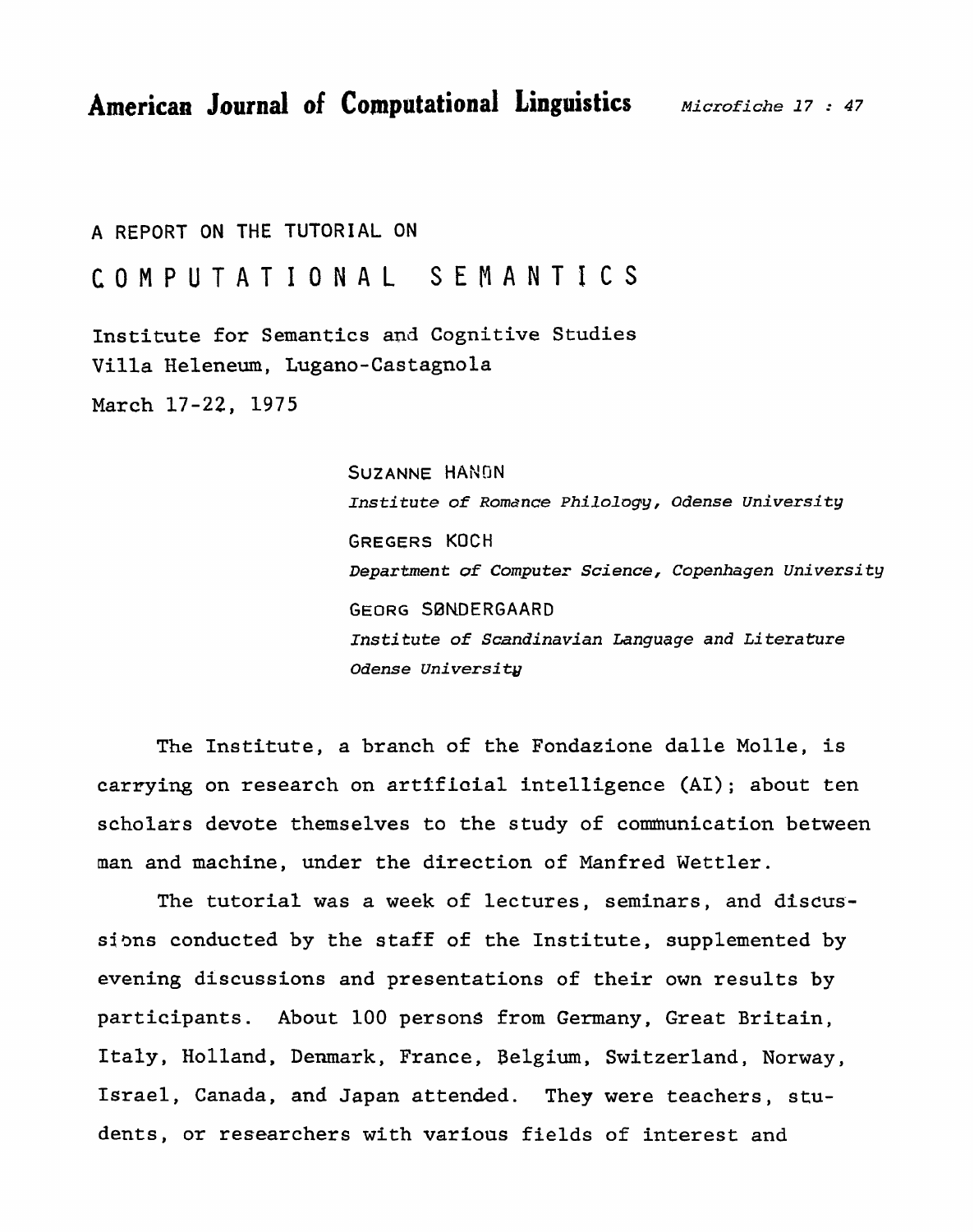background: linguistics, psychology, philosophy, automatic translation, computer science, social sciences, engineering., etc. The courses offered embraced a wide range of topics re**lated** to **semantics. Some of** them were **inrroductory courses,**  others were survey courses including **the lecturers'** own **scien**tific results and discussions of these in relation to recent research. This variety of fields taught at different levels **was** well suited to the audience.

Below we will account **for** the lectures chronologically, describing at greater length those which were most relevant to us

#### **PARSING** ENGLI **S-H** - *Yorick* **Wilks**

**A survey** and comparison of some of the better known **A1**  systems, this course **began** with certain fundamental concepts and general **characteristics** of relevance for all the-systems in question. A principal **issue** is parsing. Wilks **defined** it as **"prooedural** ascription of **structures** to **sentences, where**  the structures are not syntactic at all, but semantic." Parsing may **be** done in **two** different **ways: TOP-DOWN** or **BOTTOM-UP.** Bottom up is the more straightforward **way.** The words of **the** sentence are **listed** and each word **is** replaced by its category Then pairs of category symbols (for instance Verb + NP) are **rewritten** by reversing **the** grammar's rewrite rules (Verb + NP --> VP) until the final sentence symbol S **is reached. The**  lines **of** the derivation can then be considered as the parsing.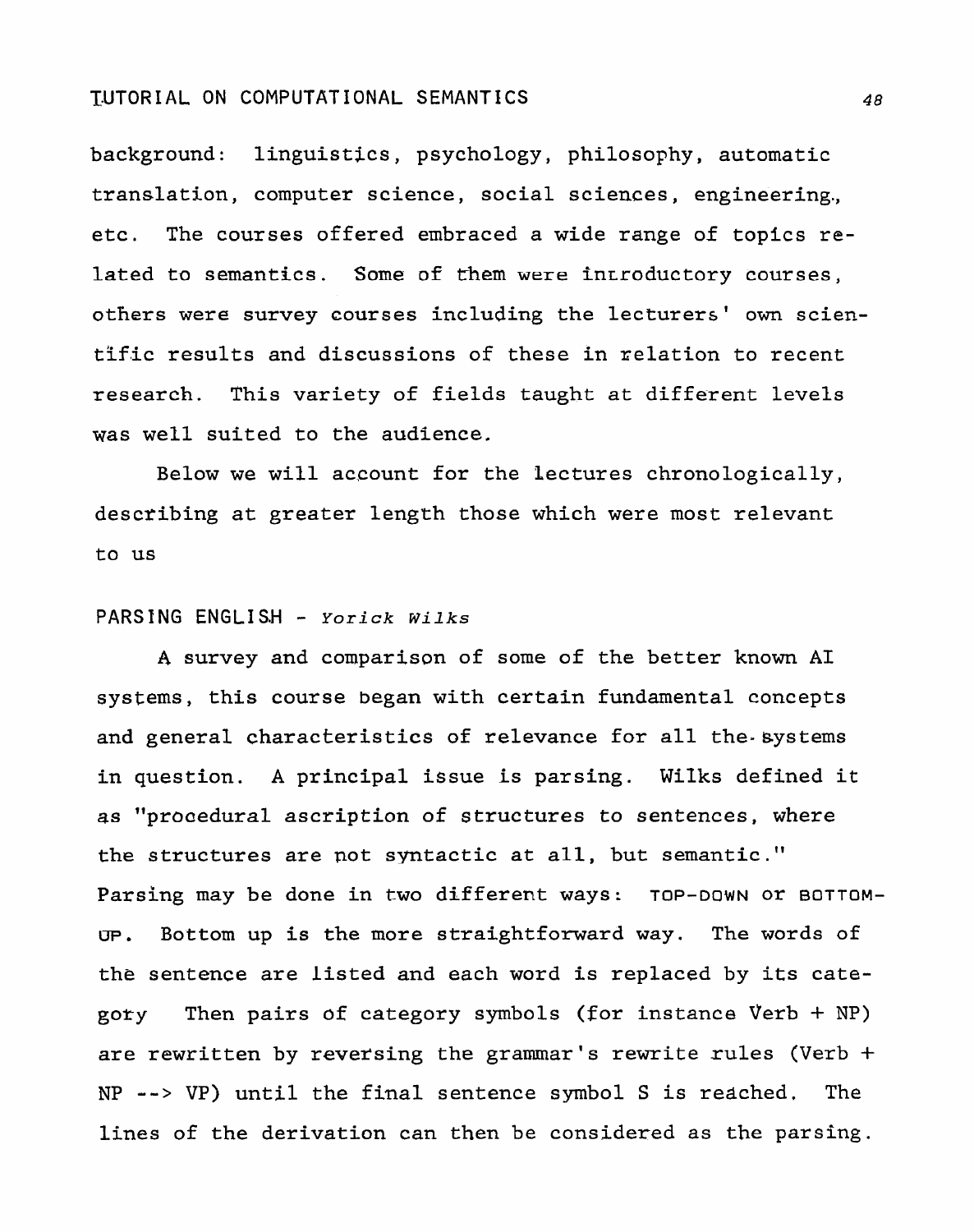Top-down parsing is the reverse procedure starting with the generations and continuing from left to right until the last word is reached. Another important pair of teahnical terms is BREADTH-FIRST and **DEPTH-FIRST.** Breadth-first is the parallel treatment of all possible alternative structures at a given time, none of which is given precedence. In depth-first parses, the akternative structures are treated sequentially. So far the description may apply to any kind of parsing, but it was Wilks's aim to demonstrate parsing procedures where the structures are not syntactic but semantic. He described his own view of semantics as a version of the "meaning is procedures" attitude, **i** e. the procedures of its application give a pgrsed structure its significance.

After mentioning what he called the "problem of natural language", by which he meant the problem of systematic ambiguity, Wilks gave a brief historical sketch of the first approaches **to**  machine translation, the failure **J£** which he put down to the ambiguity problem.

Terry Winograd has proposed a distinction between "first" and "second" generation AI language systems. This distinction that seems now to be widely accepted also lies behind the survey below, where the systems of Winograd and Woods are considered first-generation and those of Simmons, Schank, Charniak, and Wilks belong to the second generation. Winograd's well-known dialogue system SHRDLU operates in a closed world of colored **blocks and** 

49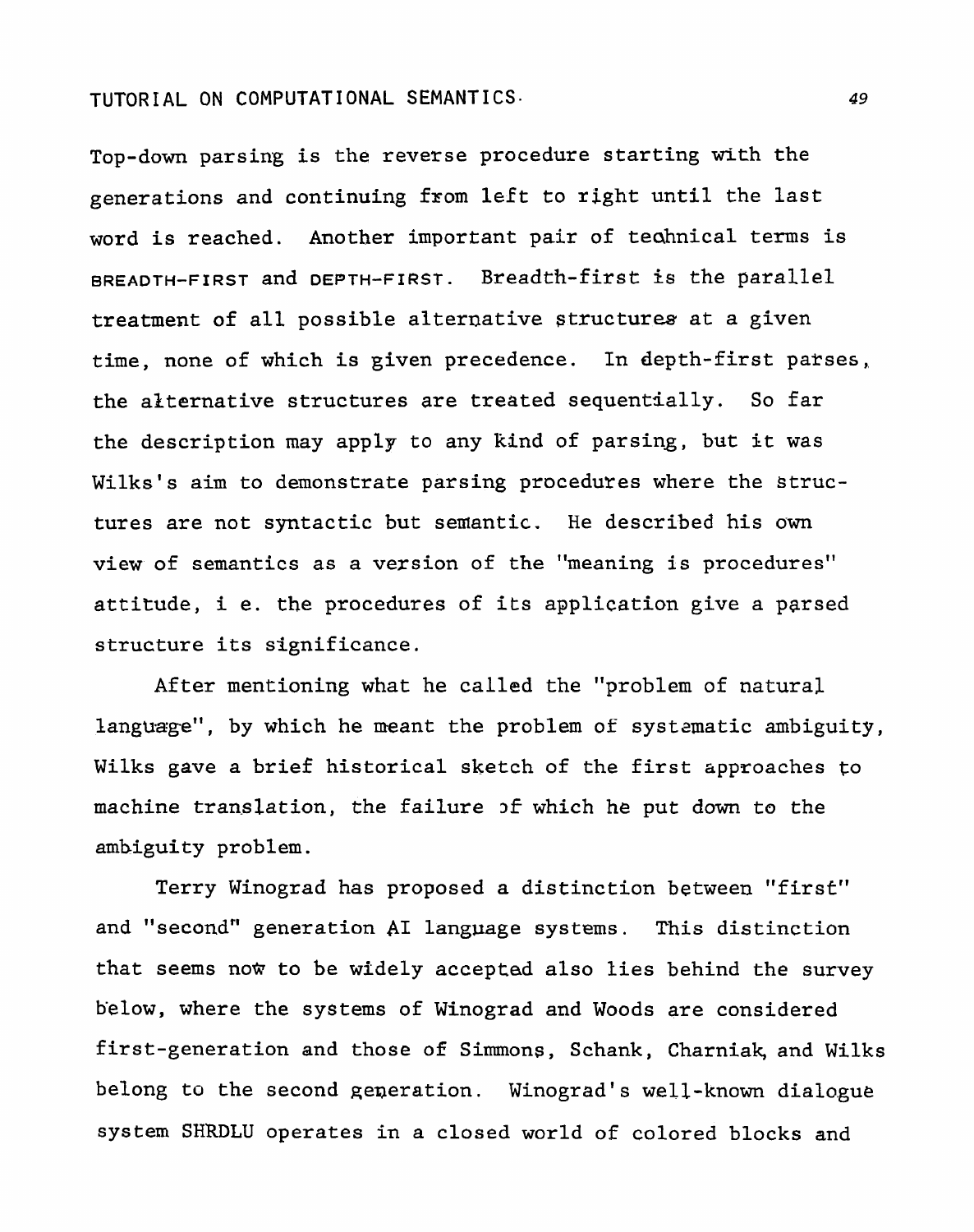pyramids. The grammar of SHRDLU is not the conventional list of rules but small subprograms that actually represent procedures for imposing the desired grammatical structure. In terms **of:** the notions set out earlier, Winograd's parsing is top-down and depth-first. After the syntactic parsing a number of "semantic specialists" attach semantic structures to specific syntactic structures. These semantic structures can then be used by the deductive component of the system. Woods's system, too, is considered first-generation, but both Woods and Winograd **have**  argued that their systems are essentially equivalent, which is the **reason** why Wilks described only one of them in detail

What the second-generation systems have in common is the assumption that understanding. systems-must be able to manipulate very **complex** linguistic abjects, or semantic structures, and that no simplistic approach to understanding language with computers will work. A common feature in connection with second-generation systems is what Rinsky (1974) **calls** a **FRAME.** It is described as a data-structure representing a stereotyped. situation and attempting to specify in advance what is going to be said, and how.the world encountered is going to be structured.

Colby s system, too, is a dialogue system, by which an interview between a doctor and a paranoid patient called PARRY is carried out. The input text is segmented by a heuristic that breaks it at any occurrence of key words. Patterns are then matched with each word string segment. Stored in the same format as the patterns are rules expressing the consequences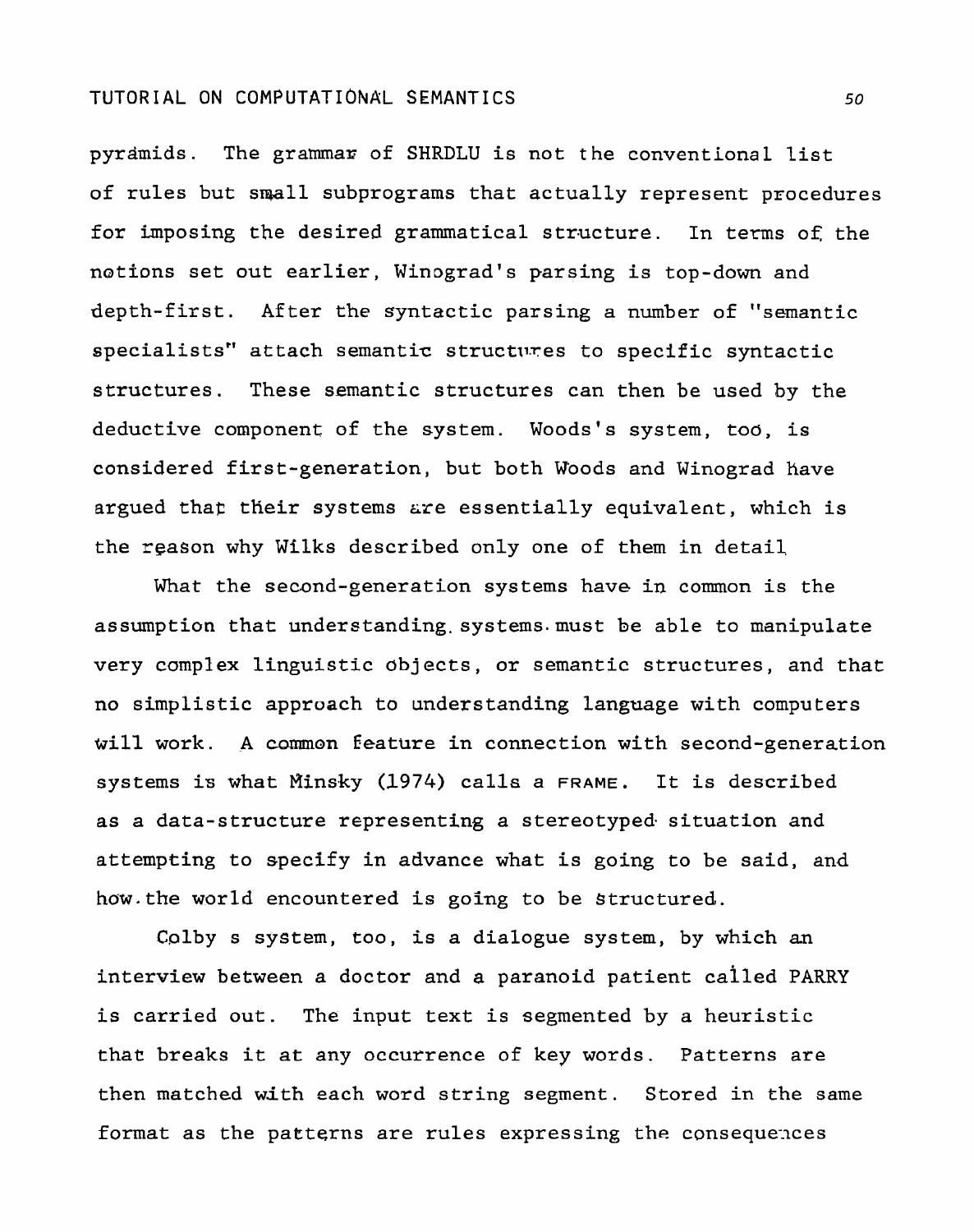for the patient of detecting aggression and overfriendliness in the interviewer's **questions** and **remarks. The** matched **patterns**  are then tied directly, or via these inference rules, to the response patterns which are generated. A very interesting as**pect** of **the PARRY** system **is the fact that the** answers of the system cannot be distinguished from those of a human patient This fact suggests that many people on many **occasions** seem **to understand the** information **they** receive in the same **way** that PARRY does.

Schank's is a rich system of semantic representation. It consists of the following three components:

- 1. an ANALYZER of English, due to **Riesbeck**
- 2. **a** SEMANTIC MEMORY Component, due **to Rieger**
- **3. a GENERATOR OF ENGLISH, due to Goldman**

The aim of Schank's system is to provide a representation of meaning **in** terms of which different kinds of analysis and machine translation can **be** carried **out; a representation, more**over, that is independent of any particular language, and of **syntax,** and, **indeed, of** all traces **of** surface structure

**After a detailed** description of Schank's so-called CONCEP-**TUALIZATIONS,** built **up** by conceptual categories, primitive acts, **cases, etc., Wi-lks gave his own comments an Schank's system.** 

Like that of **Schank,** Wilks's system **has** a uniform **representation, in the shape** of structures **and** primitives, for the content of natural **language. It is uniform in that** the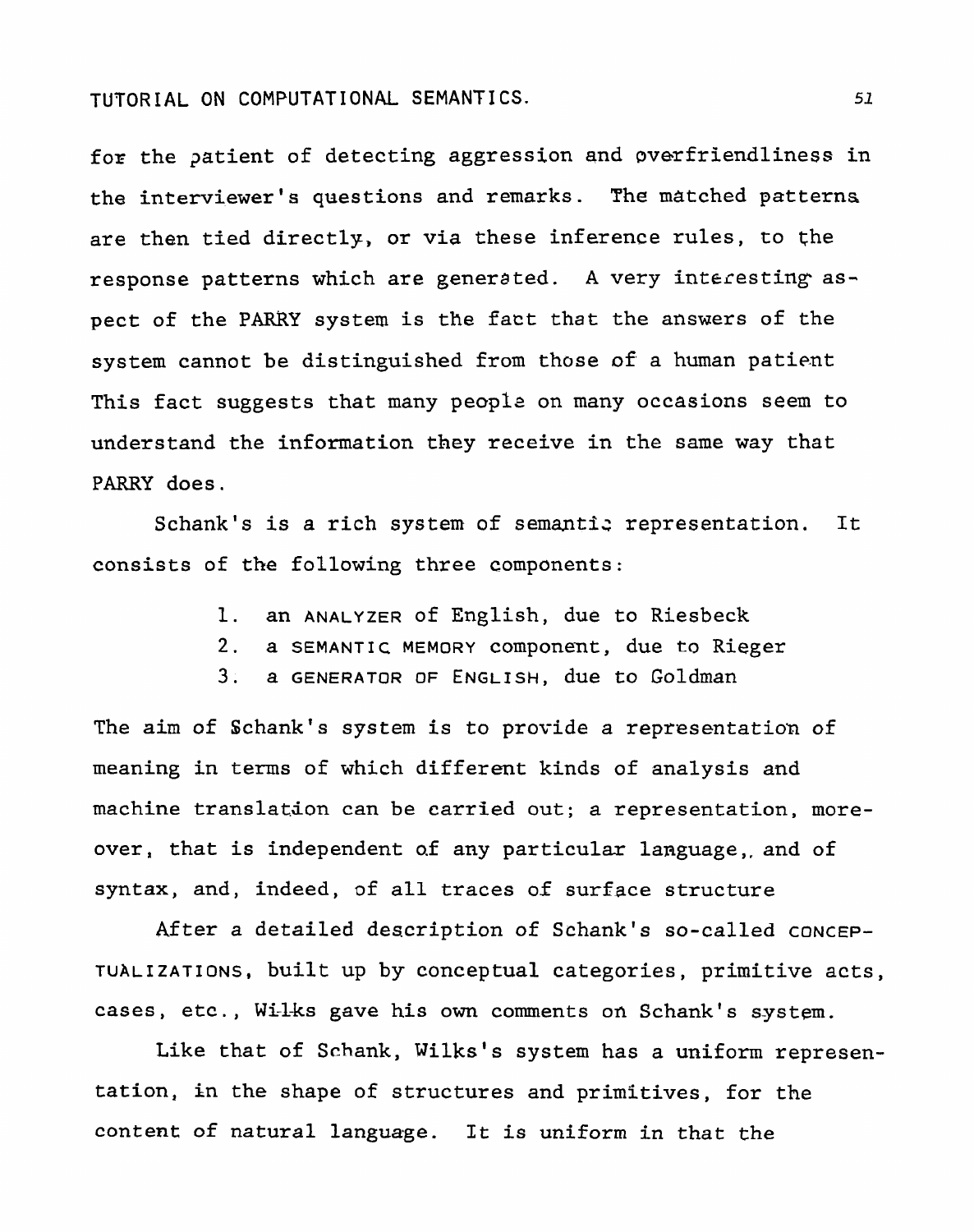information that might conventionally be considered syntactic, semantic or factual is all **represented** within **a** single structure of **complex** entities **(called** FORMULAS and **PARAPLATES),** all of which are in turn constructed from 80 primitive semantic entities. The formulas are tree structures of semantic primitives, stored in the dictionary of the system. The main element in any formula **is** its "head", i. e. the fundamental category to which the formula belongs. Sentences and their parts are represented by the socalled TEMPLATE STRUCTURES, built up as networks of formulas. Templates always consist of an agent node, an action node, and an object node, and other nodes that may be governed by these. A formula for, say, the noun."drink" can be thought of as an entity at a template action node, selecting a liquid object, that is to say a formula with FLOW STUFF as its head, to be put at the object node of the template (sentence structure). This seeking is preferential in that formulas not satisfying a given requirement will be accepted, but only if nothing satsifying it can be found. The template ultimately **established** for a **fragment** of text is the one in which the most formulas have their preferences satisfied. This preference principle is of essential importance in connection with solving the many **ambiguity** problems in natural language texts. When the local. **inferences** have **been done that set** up the **agentr**  action-object templates for fragments of input text, the system attempts to tie these templates together so as to provide an overall initial structure for the input called a case  $\gamma$ IE.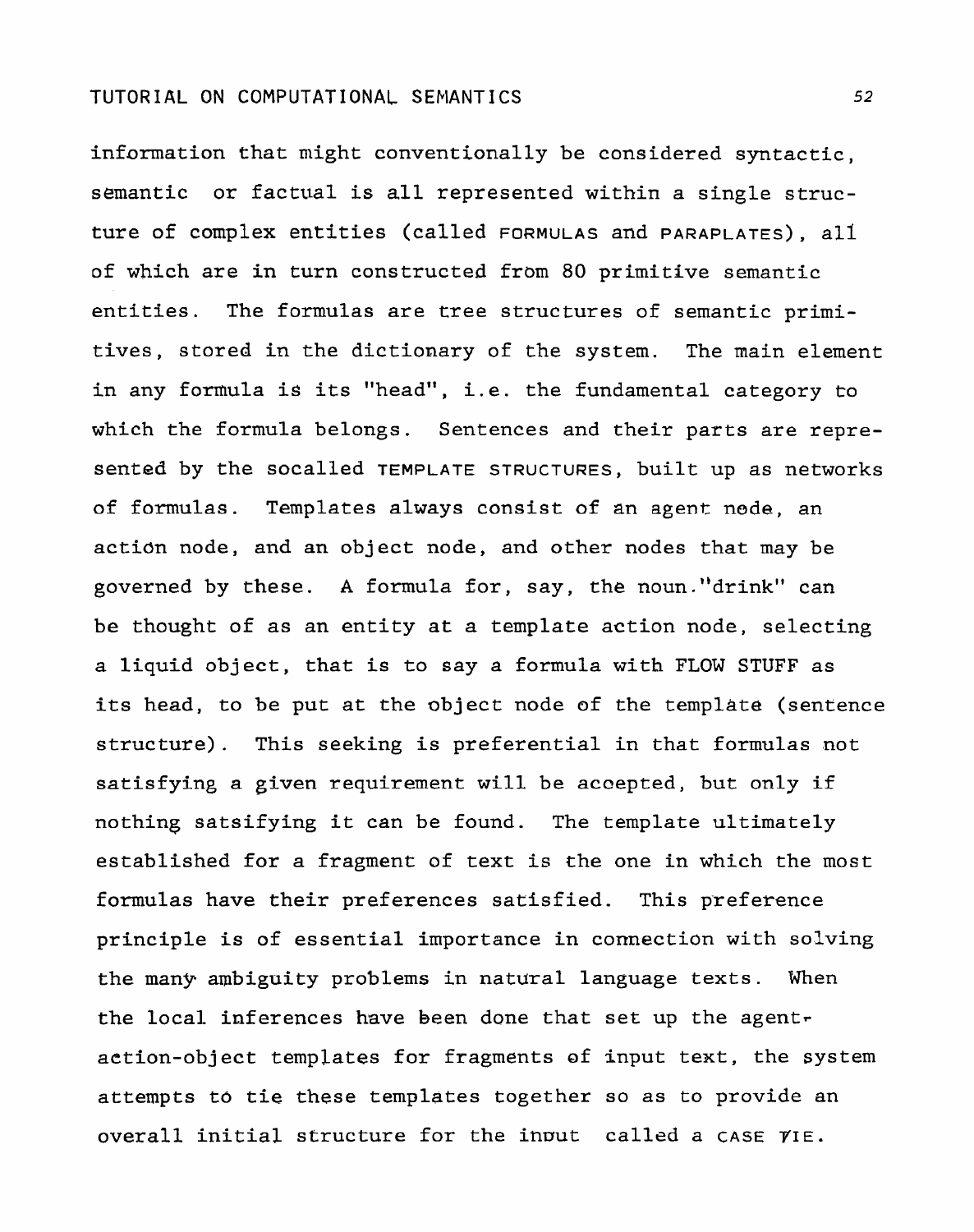**Case ties are made with the aid of angther class of ordered structures called PARAPLATES, each of which is a string of functions that seek** inside **templates** for **information. The last step in the parsing is the inference procedure in which commonsense inference rules** attempt **by a simple strategy to construct the shortest possible** chain of rule-linked template forms, on **the principle of preference.** 

**The other main section of this course was a comparison of the parsing systeps described, including Charniak's system. This,comparison was based on the following principal** aspects:

**LEVEL OF REPRESENTATION. At** this **point** there **qre two Opposite views: that language can be realized or represented at**  different levels **depending on the subject matter, or that the appropriate level of computation for inferences** about **natural language** has **to be to some degree reduced. The** different **level attitude** is **supported mainly by Colby** and **Charniak, while**  Schank **and Wilks hold that a certain primitivization is necessary** 

**CENTRANTY OF INFORMATION. This aspect concerns the degree of specificity** of the information required. Some **systems, Iike Charniak's, are based on** infomation **highly specific to particular situations, while the** sorts **of information central to Sohank's and Wilks's systems are of a much niore general** nature, **consisting** mainly **of partial assertions about** hman **wants, expectations, and so on. This** problep **of centrality is of**  great theoretical importance, which Wilks illustrated by an **example: A person might know nothing of a particular type of**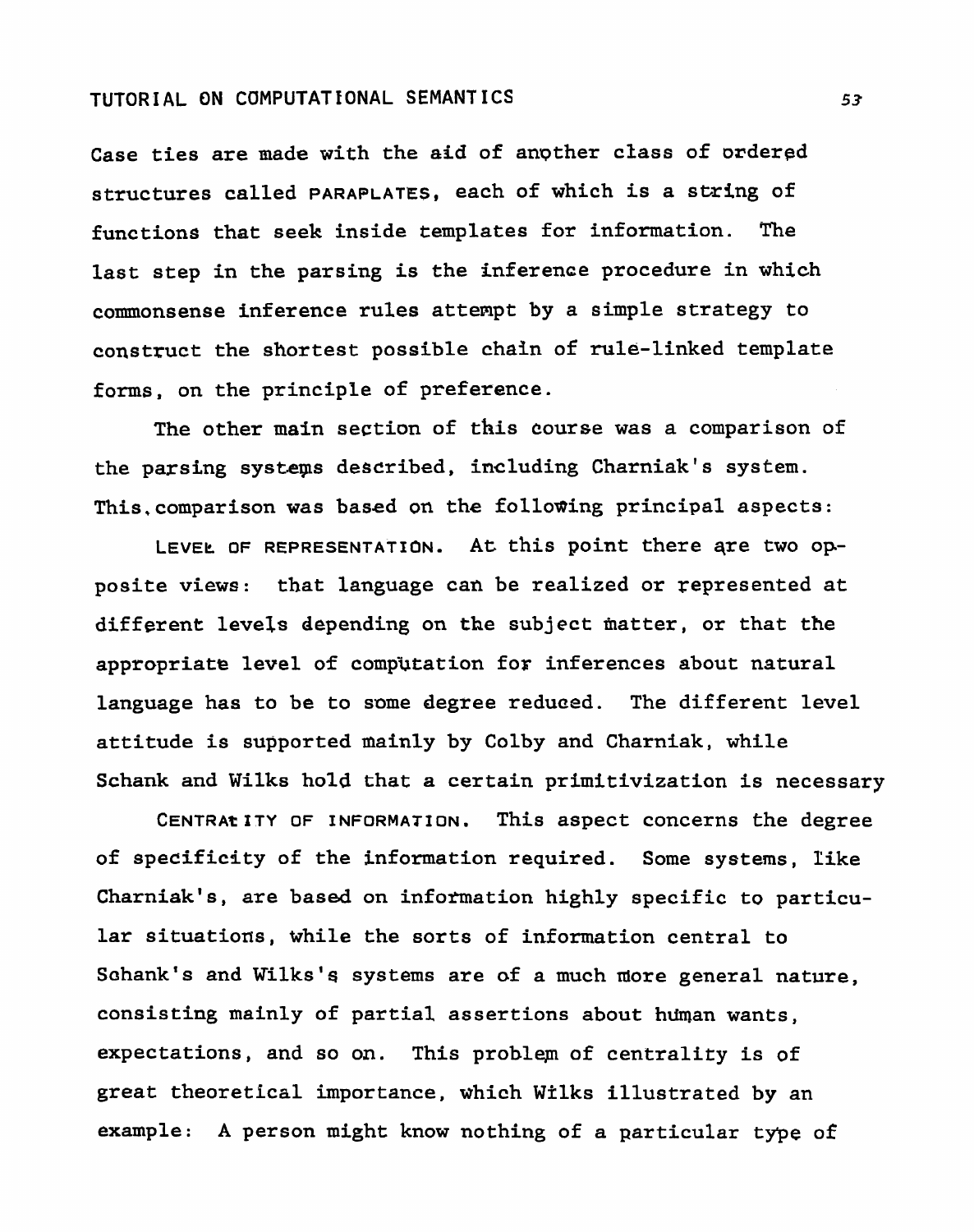**situation, for instance a birthday party, but could not for this reason be accused of not understanding the language. Yet, if he did not have available some very general inference such as** for **instance people gettihg sleepy at night, then it is possible** that **his failure to understand quite srmple sentences would cause observers to think that he did not know the language. Wilks went on:** 

**An interesting and difficult question that then arises is whether those who concentrate on central and less central areas of discourse could, in principle, weld their bodies of inference together in such a way as to create a wider system; whether, to put the matter another way, natural language is a whole that can be**  built up from parts.

**PHENOMENOLOGICAL LEVEL. This is a question of degree of explicitness. Here Schank s system is distinctive. Wilks's opinion is that the amount of detailed inference that a system may perform must be llmited not to go beyond 'commpn sense'.. As an example he mentioned Schank's analysis of the action of eating (performed by moving the hands to the mcuth) and de-<sup>1</sup>scribed it as Ugoing too far from the meaning' of eating, whatever that may be, towards generally true information about the act which, if always inferred about all acts a£ eating, will carry the system unmanageably far.** . . . **There clearly is a danger of taking inferences to a phenomenological level beyond that of common sense," he concluded.**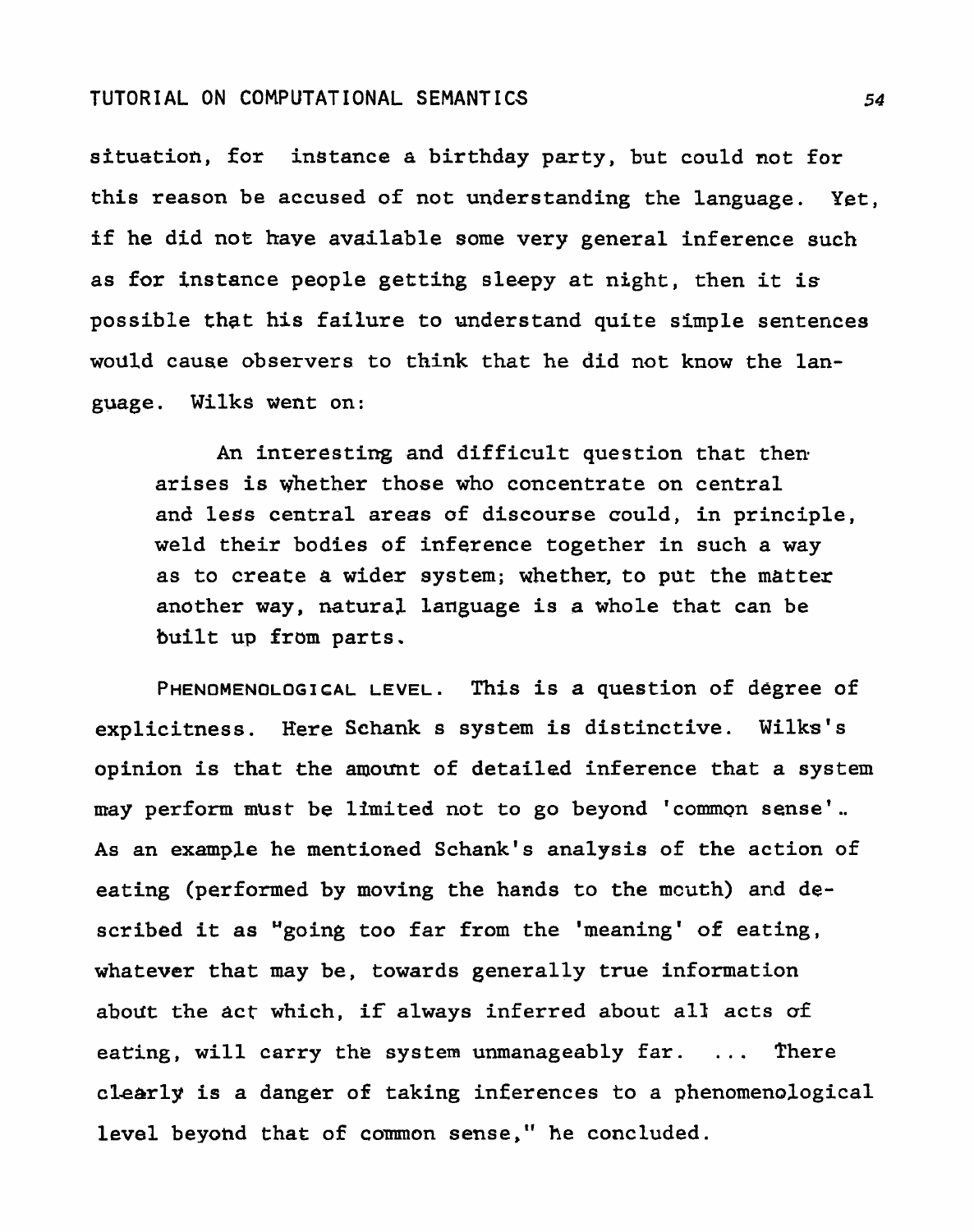**DEGOUPLING. The issue is whether the actual parsing of text fnto an understanding system is essential.. Charniak and Minskr believe that this initial parsing can be decoupled.**  In Wilks's opinion this is not so, because he believes semantic **analysis to be fundamental and because many of the later inferences would actually have to be done already, in order to have achieved the initial parsing. Also the problem of systematic ambiguity may be met much more efficiently with a system that does not decouple the parsing from the inference procedure.** 

**AVAILABILITY OF SURFACE STRUCTURE. In first and second generation systems it is generally accepted that word-sense is a. closely associated with the surface structure of the sentence, but Schank has made a point of the-nonavailability of the surface structure, on the grounds that an ideal representation**  should be totally independent of the input surface structure **and words. In connection with this claim of Schank's, Wilks pointed out two things: in many cases the order of the sentences in.a text is part of its surface structure, and this information should be available in some way. The other point conceined the**  form of representation employed Wilks was not sure that a **structure of primitlves. is sufficient for specifying and distinguishing word senses adequateLy without transferring information specifically associated with the input word.** 

**APPLICATION. This concerned the way in which different systems display, in the structures they manipulate, the actual procedures of application-of those structures to input text or**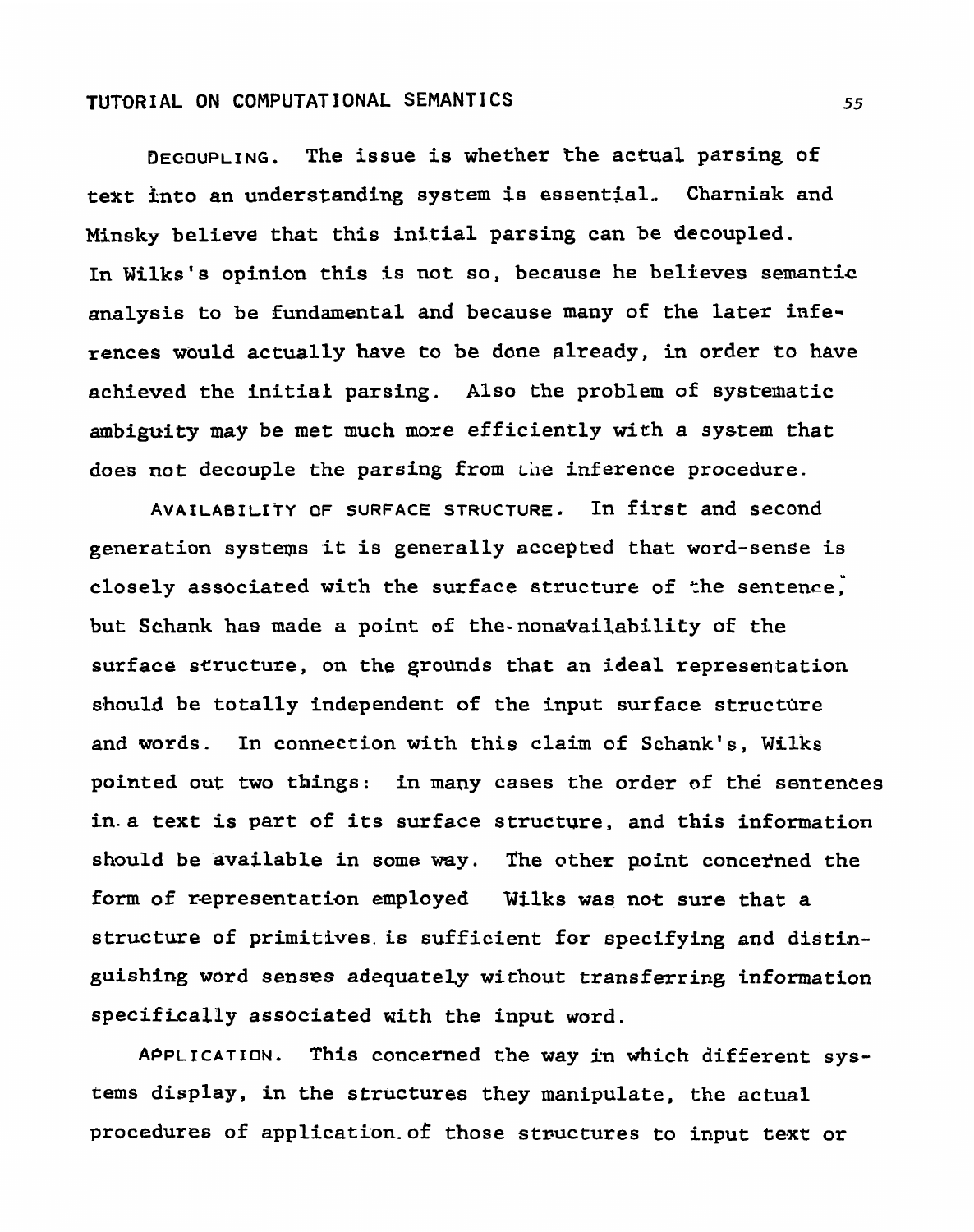**dialogue Here the most distinctive. system is that of Wfnograd where the procedural notation, by its nature, tends to make**  clear the way in which the structures are applied. In his view, **as stated in some of his more recent writings, the control structure of an understanding program is itself of theoretical significance, for only with a control structure, he believes, can natural language programs of great size and complexity remain perspicuous.** 

FORWARD INFERENCE. Is it necessary to make massive for**ward inferences as one goes through a text., as Charniak and Schank do, or can one adopt some laziness hypothesis' about**  understanding and generate deeper inferences only when the **system is unable to solve, say, a referential problem by more superficial methods? Charniak's argument is that, unless forward inferences are made during the** analysis, **the system will not in general be able to solve ambiguity or reference problems that arise later. Wilks had some theoretical difficulties. tn arguing against this view, and he admitted the difficulty of defining a degree of forward inference that aids the solution of later semantic problems without going into unnecessary depth** 

**THE JUSTIFICATION OF SYSTEMS. Finally Wilks tried to contrast. the different modes of justification implicitly appealed to in terms of the power of the inferential system employed, of the provision and"formalizatfon, of a system's actual performance, and of** the **linguistic or psychological. plausibility of the proffered system of representation.**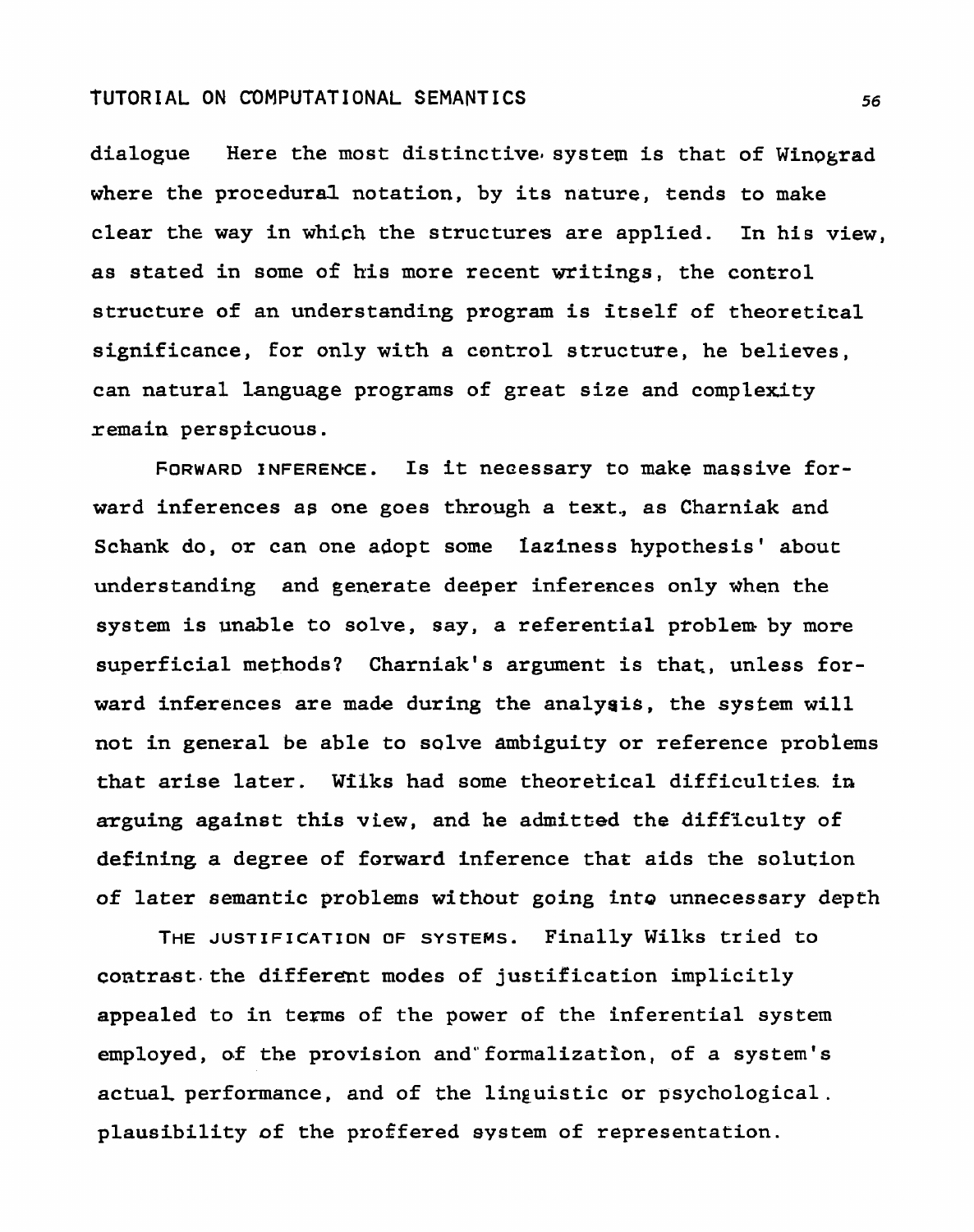In his conclusion Wilks concentrated on those areas where the greatest problems within the field **of A1** are found. **The**  following needs **seem** to be the most pressing ones the need for a good memory model (stressed by Schank), the need for an extended procedural theory of texts and for a more sophisticated theory of reasons, **causes,** arid motives **for use in** a theory of understanding. Wilks ended his survey by stressing the fact that there is an AI paradigm of language understanding which **embraces** first and second generation approaches and goes back to a considerable amount of earlier **work** in computational linguistics

#### **INFERENCE AND KNOWLEDGE** - **Eugene Charniak**

**Why** do **we** make **inferences? We do when we use language and**  when we decode the information **conveyed** by language, **i** . **e.** in the **case** of structural disambiguation as well as in word-sense disambiguation, reference determination, question answering, translation, summarizing, etc., everywhere a thing not stated explicitly has to be assumed. In so doing we are looking Eor a piece of information, for knowledge beyond the **given** text **or situation Charniak poses five** questions about how knowledge is used to **make inferences:** 

> **1** *What concepts,* **and in** *what* **combinations,** *do* **we**  *need to record* **our** *impressions* **of** *the wgrld?*  (semantic representation) **2. Under** *what circurnstanees* **and why** *do* we make *inferences?* (inference triggering)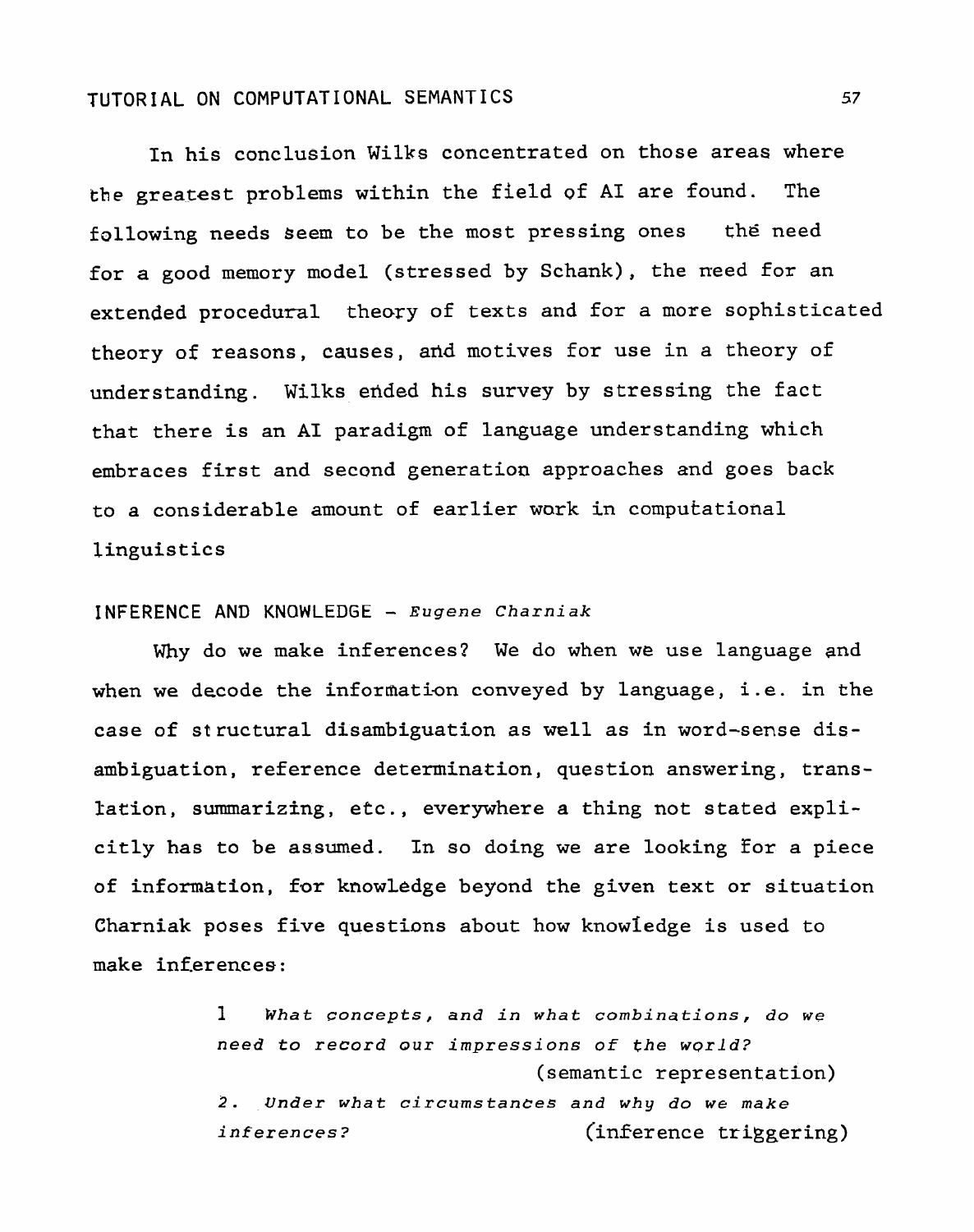**3. How do we** *1ocate.the* **needed** *information?* **(organization)** 

**1,**  *4. Once located,* **how do we know** *how* **to** vSe *the* **information?**  (inference **mechahism)** 

**5.** *@hat* **is the** *knowledge* **that** *we have* **of the world that enables us to understand language?** (content)

After this program had been put forth, Charniak presented two partial answers to the questions the first order predicate calculus **(FOPC)** and the programing language PLANNER.

FOPC consists of a language for expressing facts and rules for deriving new facts from old. The language consists of constants, variables, predicates, functions, logical connectives, and quantifiers. There are rules for inference. Charniak then outlined RESOLUTION **THEOREM** PROVING. It **is** a system for setting up proofs for deciding which rule **of** inference to **use.** Charniak **proceeded to** look at **the five questions he** had set forth and examined what **answers.** FOPC provides to them. He concluded that FOPC is primarily a theory **ot** inference mechanism,, but that it says very little about semantic representation. As FOPC dogs not tell how one is to locate the facts which are to be used to prove the derived result, theoretically we come up against a huge amount **af** possibilities when we combine the number of possible clauses.with the number of **possible** resolutions. This **is** called the "combinatorial explosion'" and is a serious problem in most inference systems, not only far FOPC.

Charniak then examined the problem of when we make inferences. There are two obvious occasions when we may **make** one: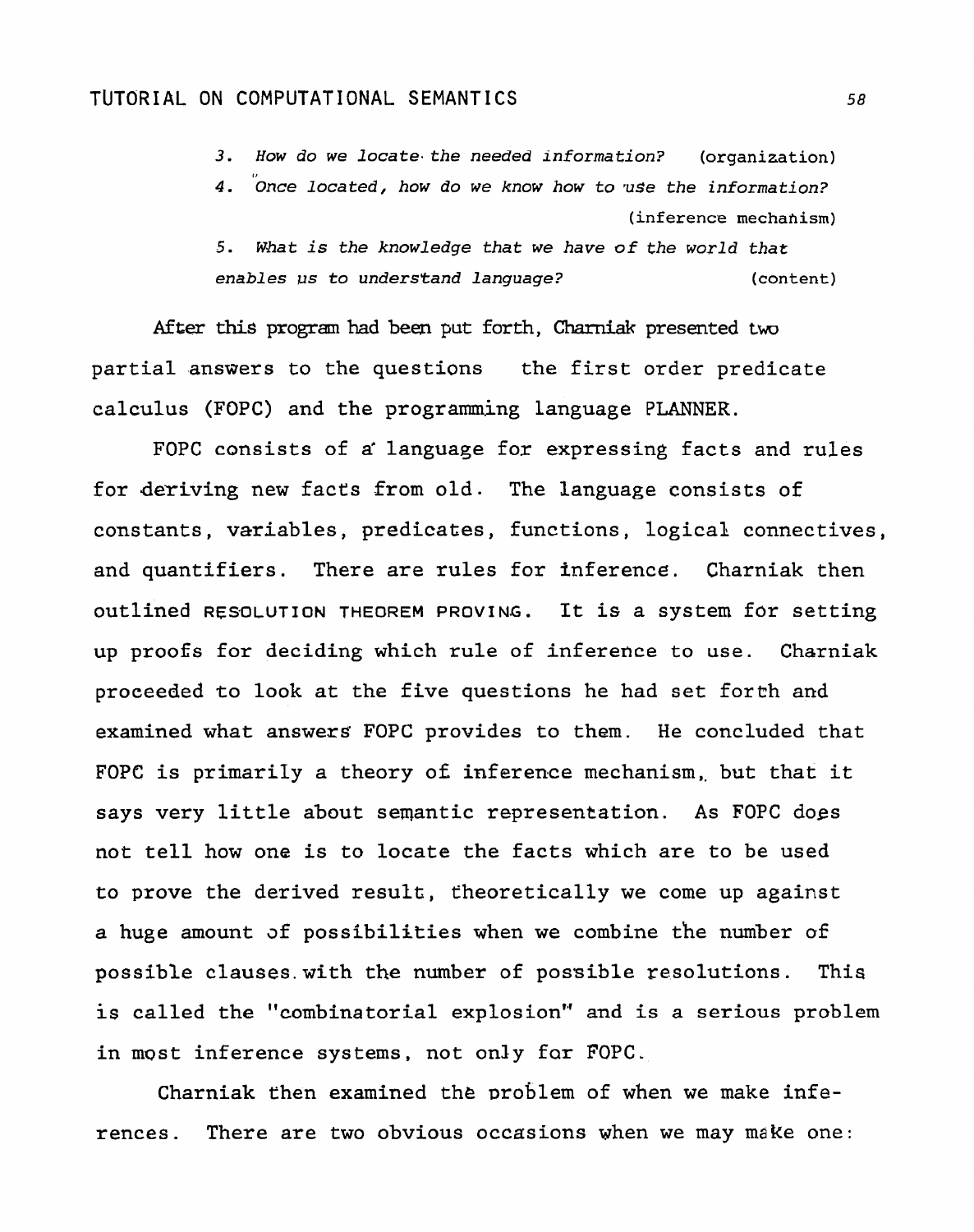**1. When a question is asked which requires an inference to be made (question time)** 

2. When the system has been given enough input information to make the inference (read time)

**Although the inference making** restricted **to question** time **would**  seem to be more economical since inference is done only when we  $must$ , in order to answer the system user's question', there is some evidence that inference is done at reading time (e.g. psychological experiments on recall of texts). Furthermore, it is **not possible to do word sense or steuctural disambiguation.**  without making inferences. Wilks makes a distinction between 'broblem **occasioned" and "nonproblem** occasioned" **inference. A typical example** of **the latter** is given in **-"Janet** shook **ner piggy-bank. There was no sound..** " **We assurnel that there is nothing In the piggy-bank although the problem** has **not yet arisen in the story. Charniak believes that to do question answering on complex stories the system must perform nonproblem occasioned inference. ne glves examples rrom children's stories where persons lie about things and** where **the system** has **to.guess why** the **person is lying** 

**An alternative** to **FOPC is** to **use** the **natural** properties **of some programming language to make inferences. Bertram Raphael (1968) did this .ih the system** SIR **when he used LISP to construce a data base. Another way is making the programing languagesmore suited to the needs of inference making.** Such a system has been designed but not implemented: PLANNER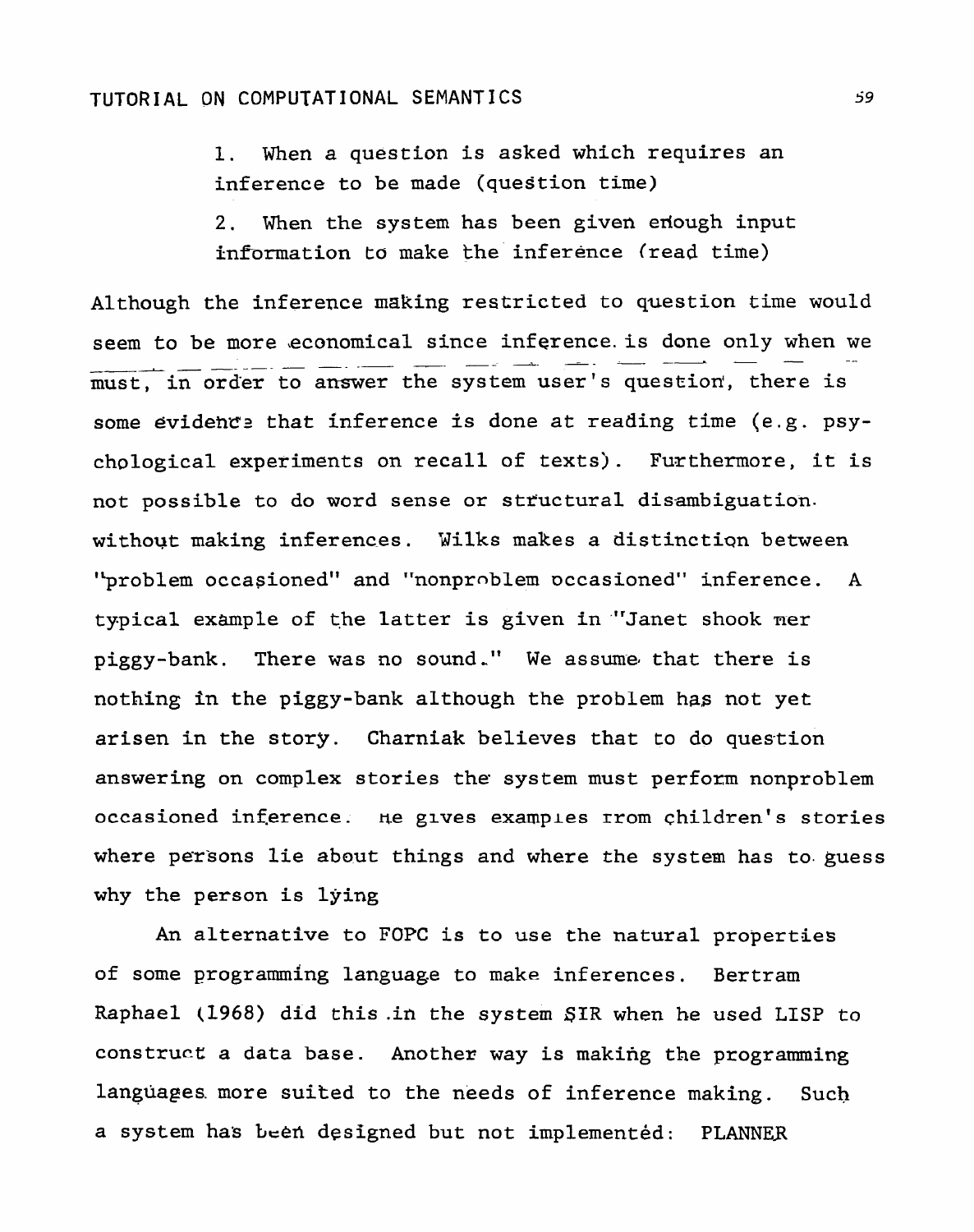(Hewi'tt 1969) In **this system we are able to pick up an assertion by knowing parts of it If no appropriate assertion can be made, we can** try **to have theorems (i.e. programs) investigated An antecedent** theorem is **one** where we **are** given **the antecedent and'we assert** the **consequent, while** with **a con**sequent theorem we are asked to prove the consequent and we **try** to find **the antecedent. PLANNER has the** ability to choose **which theorems** to **use** on the **basis of** their **patterns. This is called PATTERN DIRECTED INVOCATION. Furthermore, the system can back up to see if any earlier** choices **night be changed. This feature is somewhat controversial, since it might encourage the** construcLi0n **of** programs **which** depend **on** blind search. **PLANNER'S advantage over FOPC is that it offers several built-in organizational features, tne primary one being pattern directed invocation. A disadvantage about it as** theory **of knowledge and inference is that it is too vague Charniak (197.2) illustrates the pros and cons of PLANNER using children's stories.** Given **a piece of simple narration, the system should be able** to **answer reasonable quegtions** about **it. Charniak Stresses the need for** looking **ahead in** thg **story to make** inferences **For this he uses. an anteceden~** theorem **or a "demon".** The **routines which are available to set up demons he calls BASE ROUTINES.** In addition. he makes use of BOOKKEEPING for updating the assertions **and** of **Consequent theorems** pealled **FACTFI-NDERS:** the **basic idea behind faetfinders is that they are used to** establish **facts** whieh-are'not too important so **that** we **do not want to**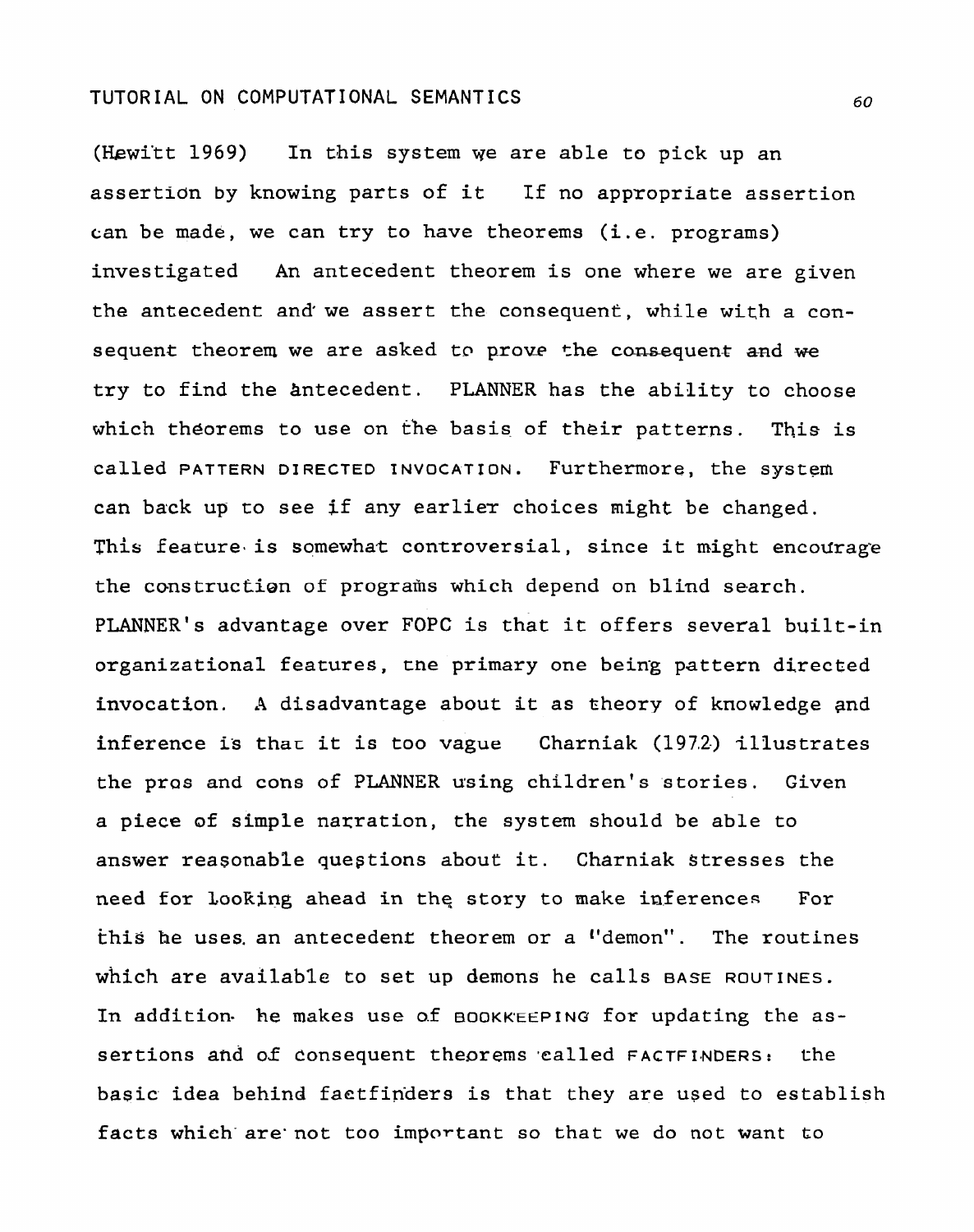assert them and store them in the data base. The main advan**tage** of this system is that it provides a good theory of srganization. It states in particular that "given a particular assertion. the way we find those facts which we should use to nake inferences from the assertion is to look in two places. first the base routine for assertions of that form, and second for any demons.which happen to have been activated which are looking for assertions of that form". Charniak concluded his lectures by examining the recent works of three scholars:

1. McDermott's system TOPLE (1974) is mainly concerned with the problem of 'beliefs, describing a simple world consisting of a monkey and an experimenter in **a** single room. The program listens to a present-tense account of **what** is happening in the zoom; it tries to understand why things happen and **what**  can be **sxpected** to happen as the story **poas** on. It tells us at t.he **end** of every sentence what new assertions it **has** assumed as a result of hearing. TOPLE's restrictions are the following: it does not answer questibns, it does not handle actual natural language but rather a formal-looking input language. On the otner hand, it tries to visualize concretely a situation. It is based on a "multiple world structure"

2. Rieger (1974) is the first to have attempted to use Schank's conceptual dependency theory within a theory **af infe**rence and knowledge. Rieger's program has as its main purpose to make reasonable inferences from the input it is given. The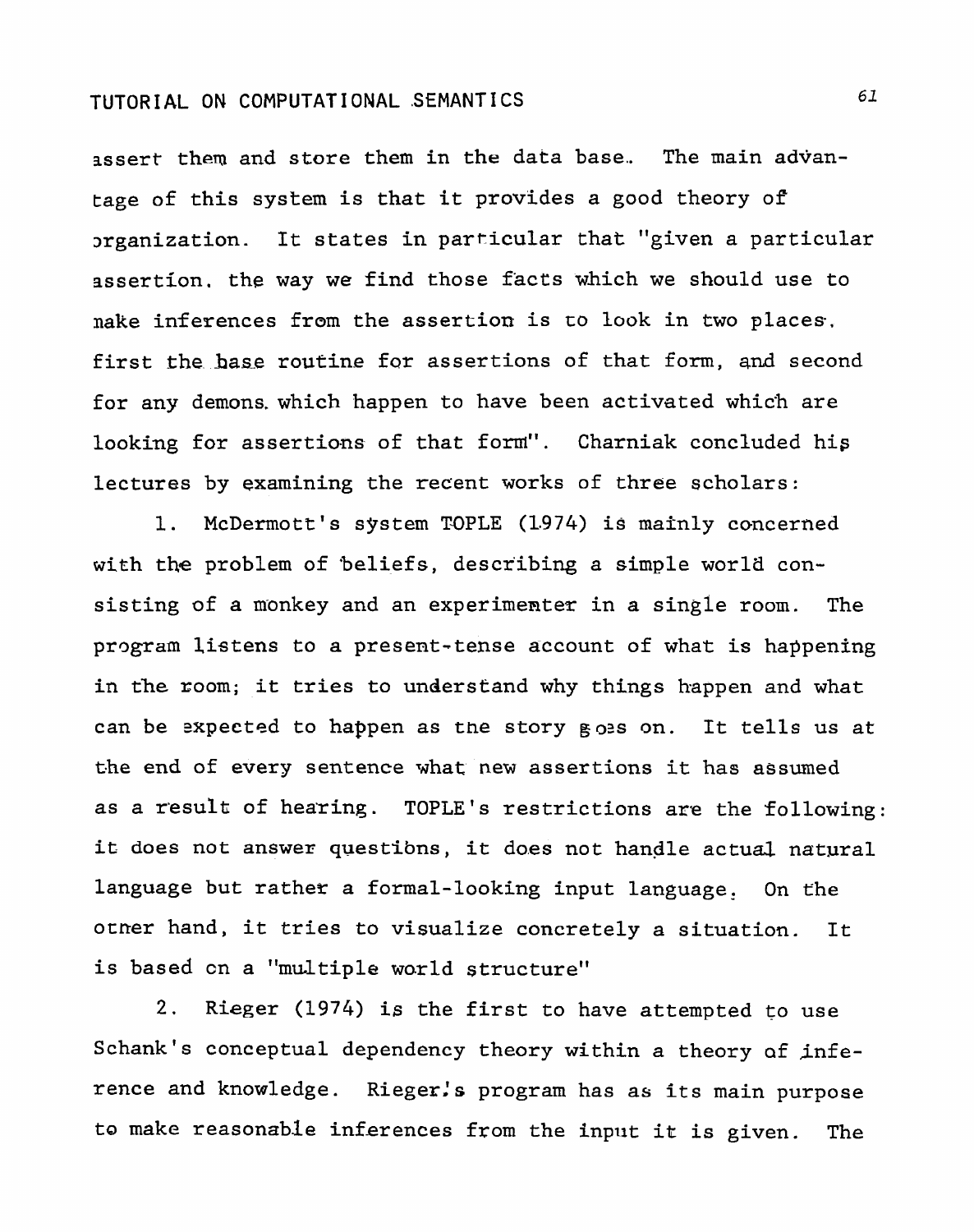input is **expressed** in a **suitable formalism, i.e. conceptual dependency representation. It is also designed to understand stories, engage in dialogues, figure out references and wordsense ambiguity, answer questions about the way the world normally is** 

**3. Minsky** ' **s (1974) frames are reinterpreted by Charniak as "a collect-ion or questions to be asked about a hypothetical situation. Frames specify issues to be raised and methods to**  be used in dealing with them."

Charniak also gave a double lecture on SYNTAX IN LINGUISTICS. **This was an introduction** to **generative** grammar **for those who had not had a. formal course in linguistics.** 

# MEMORY MODELS - **Greg W-** *Scraqg.*

**After introducing SEMANTIC NETS, Scragg discussed** their most important properties and compared several systems includ**ing some with partial semantic nets, some with partially quantitied semantic nets, some with fully quantified semanttc nets, and some with executable semantic nets.** 

**He compared semantic net representations and predicate calculus tepresentations.** 

**Attempts to construct proofs in the predicate** calculus **will**  show the difficulty of selecting the relevant information for making a particular deduction from a specific fact. The tech**niques currently employed in** theborem **proving programs are even**  less efficient, at selecting the most relevant material.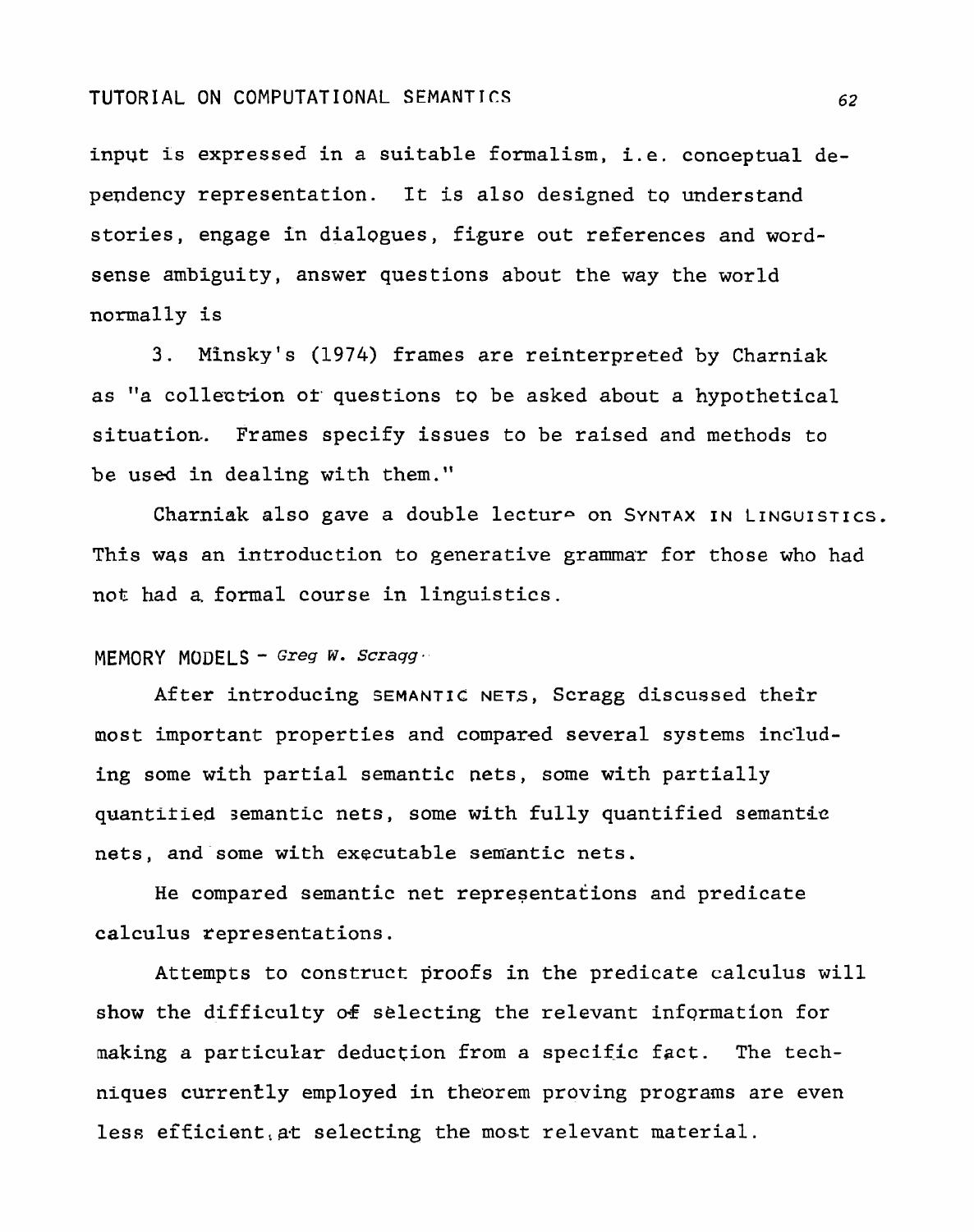In comparison of predicate calculus and semantic nets, most problems center around the question of quantification. How does one quantify relations in a semantic net? Scragg mentions three different approaches.

1. There are six possible quantifications for a two-place predicate Pxy

**vxv yPxy** , **ZxVyPxy** , **3yVxPxy,** Vz3yPxy, **\*VyIIxPxy, 3?\$3yPxy**  In Scragg (1973) the claim is made that the first three forms are so rare in everyday (nonscientific) situations that they may be ignored. The remaining ones may be distinguished with a type-token flag.

2. palme (1973) tries to represent quantification by introducing a third quantifier, ITS (meaning something like the possessive pronoun "its"). With three quantifiers, he now **cam**  define six separate relations for **each pwvious** relation: Quantifying with FOR-ALL or EXISTS on the Left and FOR-ALL., EXISTS, or ITS on the right of the old relation. One disadvantage of this is **that** he potentially has six times as many relations to work with and has to keep **erack** of the relationships between each of the six versions of the same relation.

3. Schubert (1975) treats quantifiers in a different way. He first puts the predicate calculus representation of the statement into **SKOLEM** FORM (a form which has no existential quantifiers and with all- universal quantlfiers outside **05** the body of the expression), Any node that is existentially

 $63$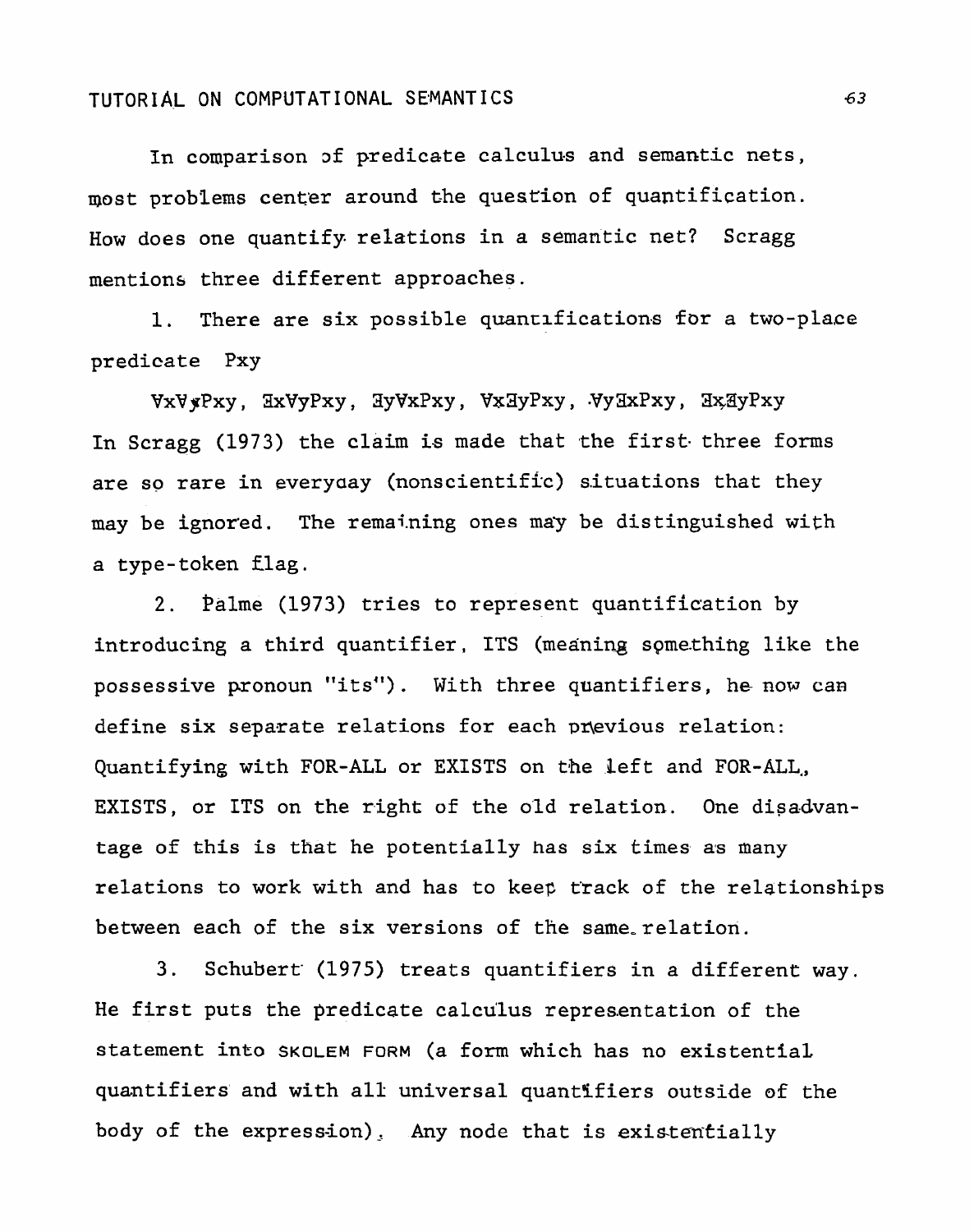**quantified** but **dependent an** a universally quantified node is connected to that governing node. An event is **asserred** if and only if there is no arrow **pointing to that** node in the diagram. The semantic net structures here tend to become very complex.

It is not clear that any of the three **approaches give**  really practical (or intuitively satisfying) results.

What we need at present is a theory of more conplex actions. **For** example, how do we link the descriptions **of** the various **substeps** of the pro.cess of cake making into a single desciiption of the overall action of making a cake?

There are those who claim that all knowledge is stored in the form of procedures and there are those who claim that it is stored as a collection of facts.

**Scragg** (1974; **see also** Nonuan 1973 and Norman **et a1** 1975) takes an intermediate approach by making use of ambiguous (data or **procedure) representat-ions to store information about actions.**  The system knows how **to** simulate various human actions-such as toasting bread, making spaghetti **sr** cleaning **up** the kitchen. The information about how to perform these simulations is **stored as** procedures. **However,** these procedures can be used as data by other parts of the system to answer such **questicms.**  as "How do you make a ham and cheese sandwich?", "How many **utensils** do **you use if** you **make a** mushroom omelette?" or "Why did Don use a knife?"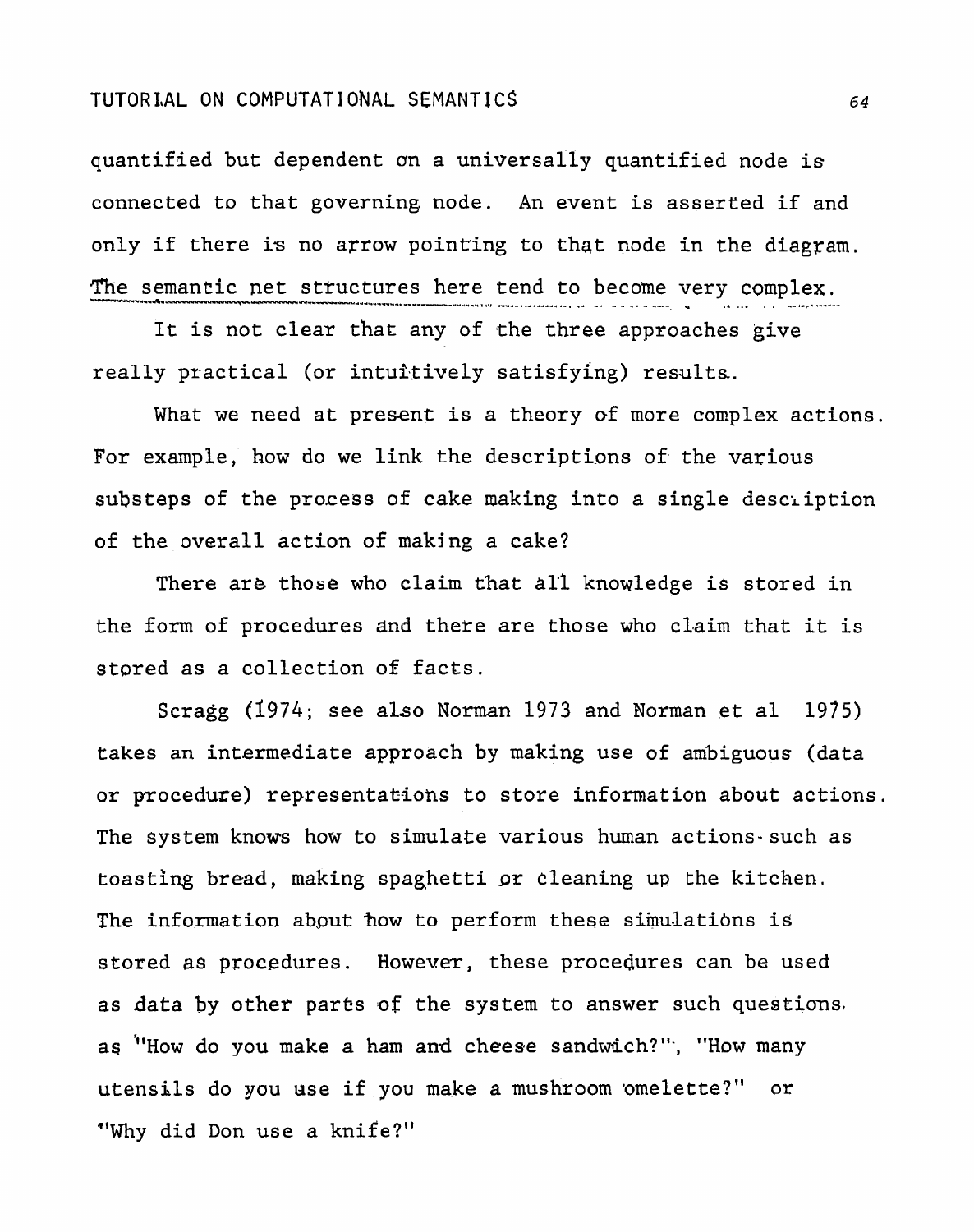#### **SEMANT** I **CS** I'N **LI NGU** I ST I **CS**

SEMANTIC MARKERS **AND** SELECTIONAL **RESTRICTIONS. Phillip**  Hayes discussed in detail the influential paper by Katz and Fodor (1963). He concluded that their semantic theory is not **qufte** adeouate even for **the** purely linguistic system they try to outline. Nevertheless, it can be a useful component of an **A1** theory of natural language comprehension.

GENERATIVE SEMANTICS. Margaret King outlined the defining characteristics.of this theory and then concentrated on its relationship with AI. As a conclusion, she stated that the definition of grammar **logically should be** extended to embrace not only wellformedness and semantic acceptability but also all possible aspects of the context of use of a sentence. This is contradictory to the traditional view of grammar-understood as **the** sole **means of** determin'ing which sentences **are** grammatical for **the** majority of speakers of the standard form **oE the**  language.

CASE GRAMMAR. Wolfgang Samlowski surveyed Fillmore's theory with **special** reference to **Its** -intLuence on American linguistic theories of semantics and on leading researchers **within** AI. **The survey consisted of a presentation of case**  grammar, an examinatlon of some explicit and implicit traces lett in **A1** by **the Case grammar** theory, and a demonstration of some of the complications that the acceptance of the case grammar theory by language-understanding researchers would cause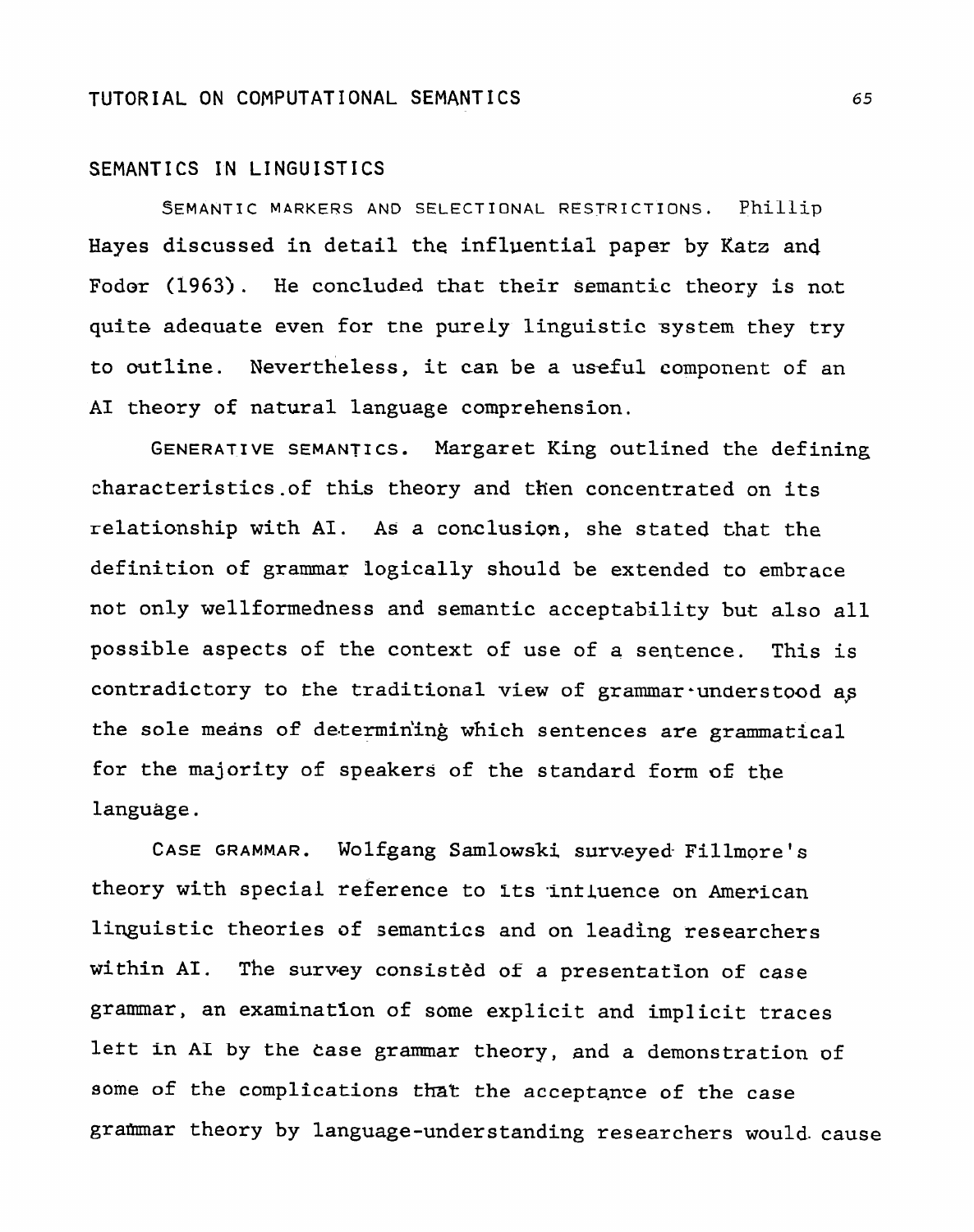#### **DIVERSE**

PHILOSOPHY OF LANGUAGE. Yorick Wilks, in a double lecture, compared and contrasted modern philosophy with relation to linguistics, in particular systems of formal logic, represented by the works of Ludwig Wittgenstein and Richard Montague. The survey had special reference to the application of such systems of formal logic to the preparation of language understanding systems.

**PSYCHOLOGY OF** LANGUAGE AND MEMORY.: Walter Bischof gave a selective historical survey of the prevailing concepts in the field: association, organization of data, Gestalt, meaningfulness of data, temporal structure of memory, reaction-time paradigm to investigate semantic memory and the network models of representation as proposed by **C.ol'15ns** and Quillian (1969) Recent **work** based on the same assumption has shown that the structure of semantic memory is not quite the logical, hierarchical and **economical structure** proposed **by** Collins and Quillian. Bischof gave a list **of** possible relationships between artificial intelligence **and** cognitive psychology **and** concluded that these **two disciplines** have Little **to** say to each other because of their different **aims and** because the available experimental tools proposed by psychology **are** too poor.

LISP. Margaret King taught an "0-level" course and Philip Hayes a more advanced introductory course, to **this** programming language, which is being used widely by **AT** researchers, in its original form **or** in **some of** its extensions (CONNIVER, PLANNER).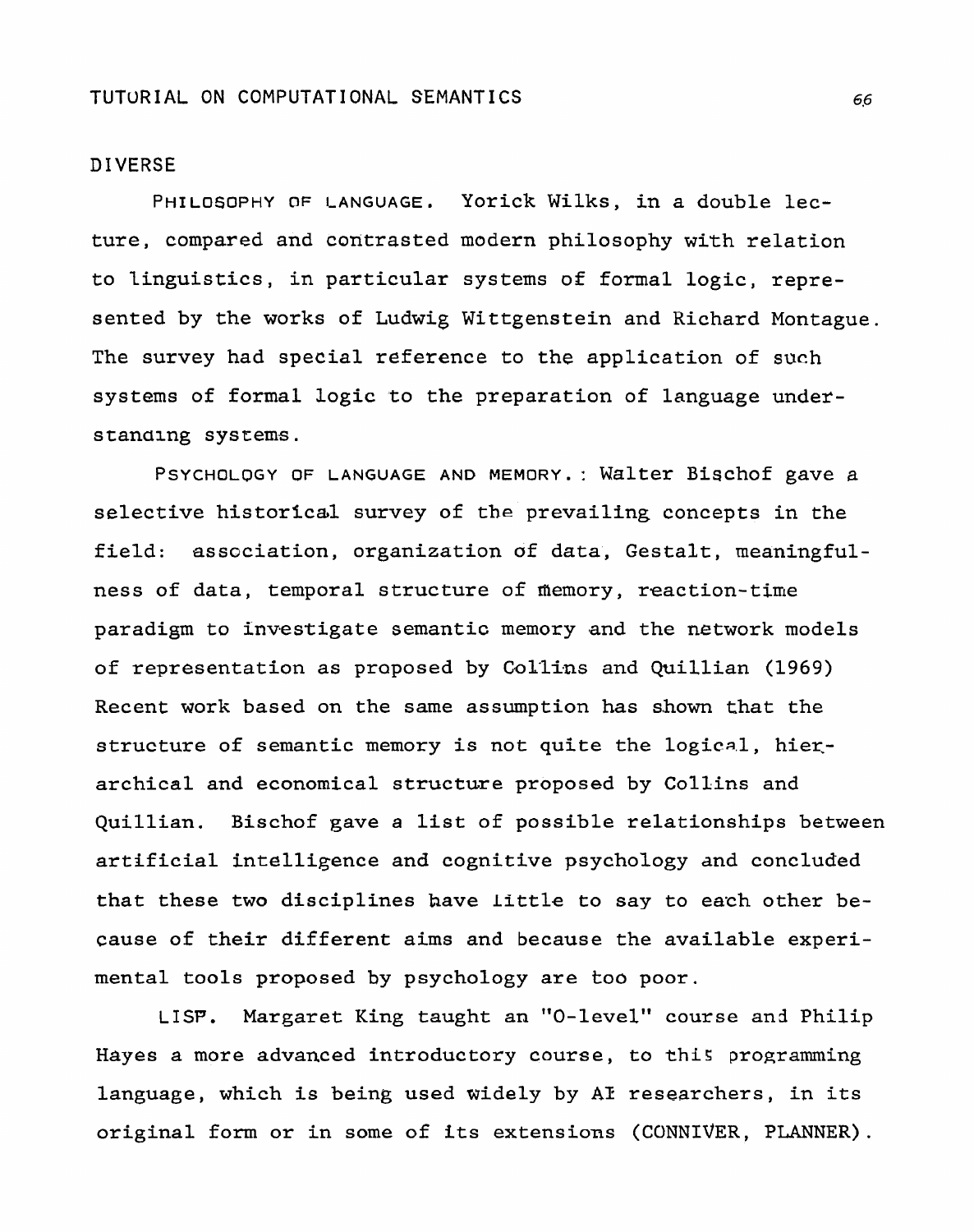**TUTORIAL GROUPS. Work consisted of discussions between participants in** smaJler **groups and one or two of the lecturers Some evenifig** lectures **were given by the participants. These included H.** Harrell, **R. Giintermann, and G. Zifonun, who pre**sented ISLIB (Information System on a Linguistic Base), a sys**tem for answerifig questions to an** input in **restricted German,**  carried out at the Institut fur deutsche Sprache at Mannheim. **A. McKinnon 3f McGill University, Montreal. discussed his work on the Kierkegaard indices. Some lectures caused vivid discussibn. For example that of V. V. Raskin, Hebrew University, Jerusalem-, advocated corpus** dependent **semantic.models** and re**commended** his **own "f,estric~ed sublanguages"** 

#### **APPRECIATION**

**Altogether, tne tutorial in Lugana was** very **inspiring and profitable for the participants. It was well organized and gave good opportunity for discussions. The teachers in** the tutorial **being** familiar with **each** other's **work succeeded** in **giving a comprehensive view on the topic** of computational **semantics.** some **or** us, .however, **felt a need** for **more precise definttions of standard notions, this being a** very **acute** problem **in view-of the heterogeneity of the participants' backgrounds. We are, however, aware that this is an inherent and** recurring problem **at such gatherings, where people with different qualifications meet to dis-cuss comon problems We would like to ex**press the wish that the Fondazione dalle Molle will be able to **arrange more tutorials of a similar kind in the future.**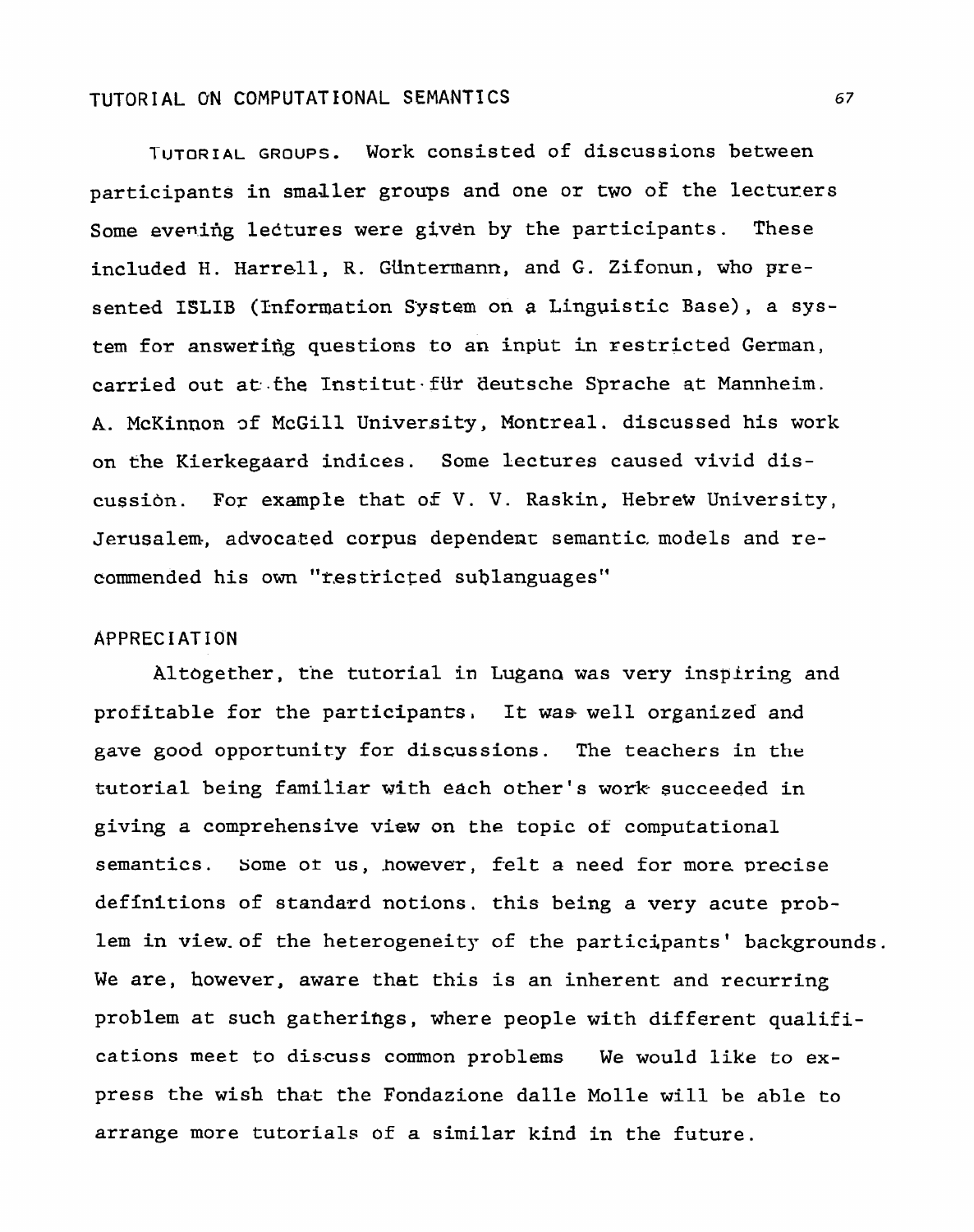#### **REFERENCES**

Charniak, Eugene. Toward a mode7 af children's story comprehension. **AI-TR266,** MIT Artificial Intelligence Laboratoryi 1972.

Collins, Allan M., and M. Ross Quillian. Retrieval from semantic memory. Jou'rnal of. Verbal Learning and Verbal Behavior **8:240-247,** 1969.

Hewitt, Carl Planner: A language for proving theorems in robots. In Proceedings of the *Interna* tional Joint Conference on Artificial Intelligence, ed Donald Walker and L. Norton, 1969.

Katz, Jerry A., and Jerrold J. Katz. The structure of a semantic theory. Language 39:170-210, **1963.** 

McDermott, D. V. Assimilation of new information by a natural language understanding system. AI-TR291, MIT Artificial Intelligence Laboratory, 1974.

Minsky, Marvin. A framework for representing knowledge. AI-Memo MIT Artificial Intelligence Laboratory, 1974.

Norman, Donald A. Memory, knowledge, and the answering of questiohs. **Pn** Contemporary issues in cognitive psychology: The Loyola Symposium, **ed.**  Robert L Solso. V. H. Winston & Sons, Washington, and Halsted Press Division of John Wiley & Sons, New York, 1973. 135-165.

Norman, Donald A., David E. Rumelhart, and the LNR Research Group. **Explorations in Cognition- Freeman, San** Francisco, 1975.

Palme, **3.** The SQAP data base for natural Language information. Foa P rapport C8376-M3 **(ES),** Research Institute of National Defence, Stockholm, 1973.

Raphael, Bertram. Sir: **A** computer program for semantic information retrieval. In Semantic information processing, ed. Marvin Minsky. MIT Press, Cambridge, 1968. 33-134.

Rieger, Chuck J. Conceptual mewory. **Ph,** D. Thesis, Stanford University, 1974.

Scragg; Greg W. LUIGI: an English question answering program. MS, Center for Human Information Processing, University of California, San Diego, 1973.